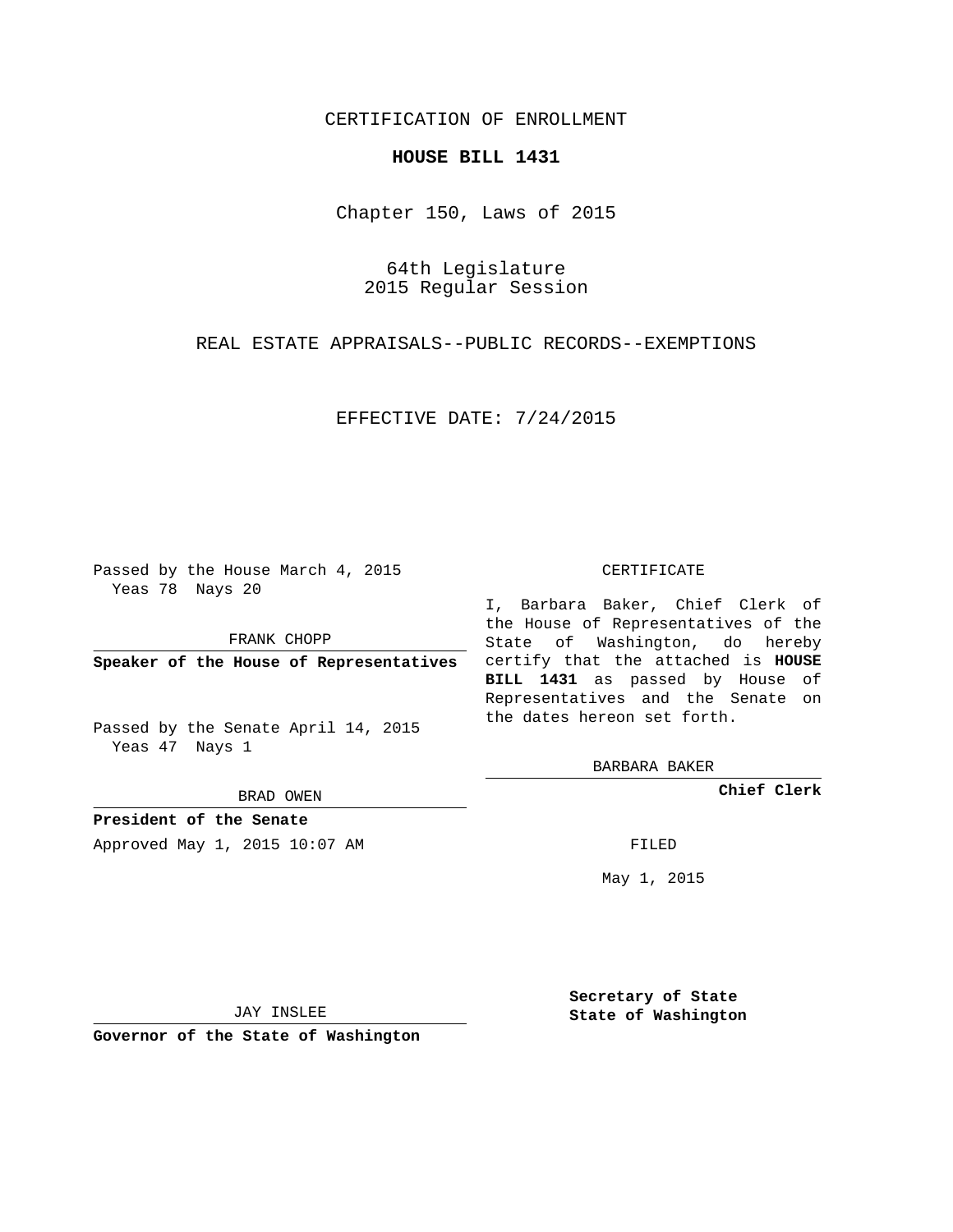## **HOUSE BILL 1431**

Passed Legislature - 2015 Regular Session

**State of Washington 64th Legislature 2015 Regular Session**

**By** Representatives Bergquist, Holy, and S. Hunt

Read first time 01/20/15. Referred to Committee on State Government.

1 AN ACT Relating to modifying exemptions relating to real estate 2 appraisals; and amending RCW 42.56.260.

3 BE IT ENACTED BY THE LEGISLATURE OF THE STATE OF WASHINGTON:

4 **Sec. 1.** RCW 42.56.260 and 2005 c 274 s 406 are each amended to 5 read as follows:

 (1) Subject to the time limitations in subsection (2) of this section, the following documents relating to an agency's real estate transactions are exempt from public inspection and copying under this 9 chapter:

10 (a) Except as provided by chapter 8.26 RCW, the contents of real 11 estate appraisals, made for or by any agency relative to the 12 acquisition or sale of property((<del>, until the project or prospective</del> 13 sale is abandoned or until such time as all of the property has been 14 acquired or the property to which the sale appraisal relates is sold, 15 are exempt from disclosure under this chapter. In no event may 16 disclosure be denied for more than three years after the appraisal))<u>;</u> 17 (b) Documents prepared for the purpose of considering the 18 selection of a site or the acquisition of real estate by lease or 19 purchase when public knowledge regarding such consideration would 20 cause a likelihood of increased price, including records prepared for

21 executive session pursuant to RCW 42.30.110(1)(b); and